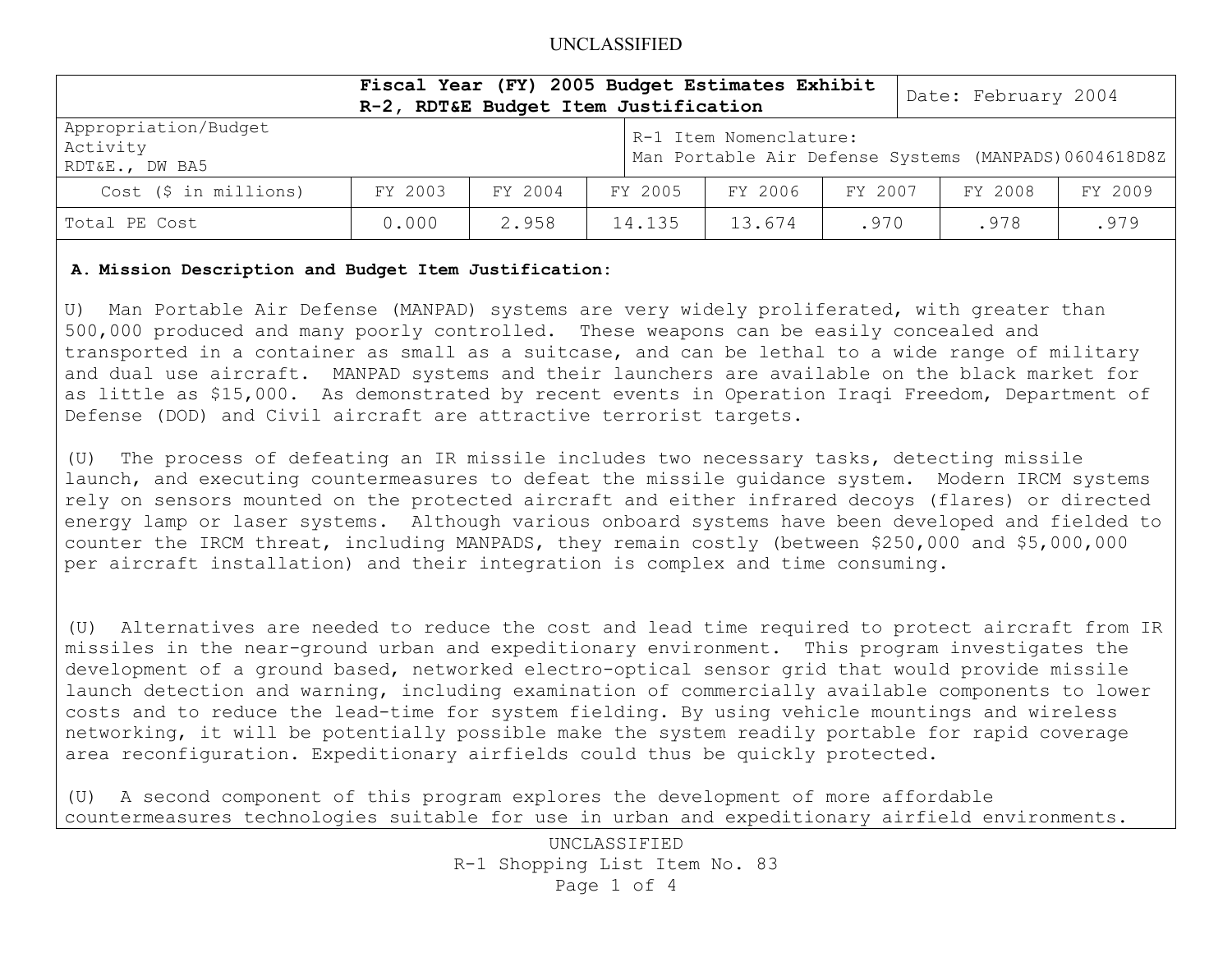# UNCLASSIFIED

(U) The objective of this effort is to develop and demonstrate a low-cost, rapidly fieldable IRCM options for the rapid protection of expeditionary airfields and urban areas where comprehensive onboard protection cannot be guaranteed.

## **Program Change Summary:**

|                                    | FY 2003 | FY 2004   | FY 2005  |
|------------------------------------|---------|-----------|----------|
| Previous President's Budget        | 0.000   | 25.000    | 21.609   |
| Current FY 2005 President's Budget | 0.000   | 2.958     | 14.135   |
| Total Adjustments                  |         | $-22.042$ | $-7.474$ |
| Congressional program reductions   |         | $-22.042$ |          |
| Congressional rescissions          |         |           |          |
| Congressional decrease             |         |           |          |
| Reprogrammings                     |         |           |          |
| SBIR/STTR Transfer                 |         |           |          |
| Other                              |         |           | $-7.474$ |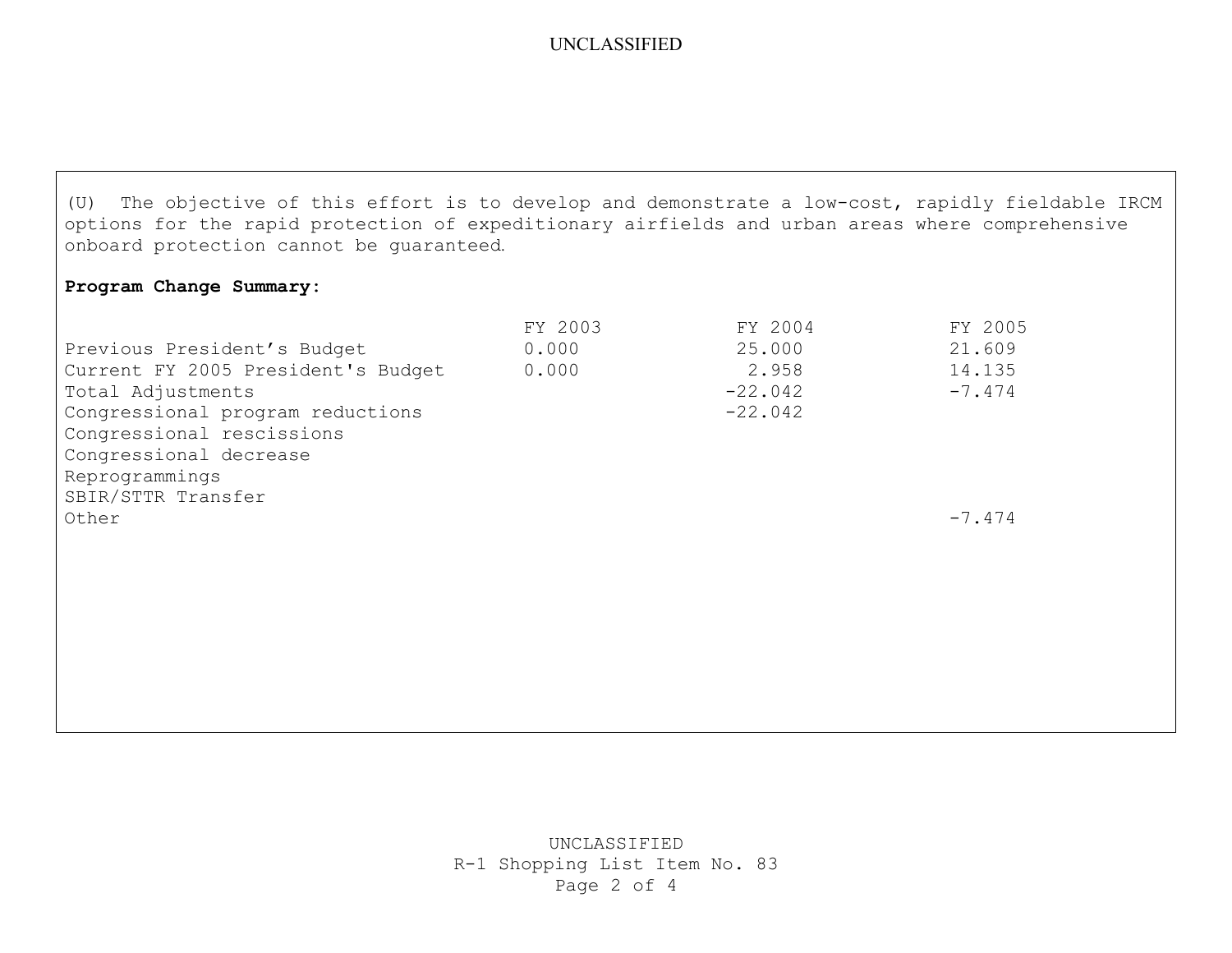| RDT&E Budget Item Justification Sheet (R-2a Exhibit) |         |               |         |                                         |         | Date: February 2004 |         |  |
|------------------------------------------------------|---------|---------------|---------|-----------------------------------------|---------|---------------------|---------|--|
| Appropriation/Budget Activity                        |         |               |         | R-1 Item Nomenclature                   |         |                     |         |  |
| RDT&E, Defense Wide/BA-5                             |         |               |         | Man Portal Air Defense System (MANPADS) |         |                     |         |  |
|                                                      |         |               |         | Countermeasures                         |         |                     |         |  |
|                                                      |         | PE 0604618D8Z |         |                                         |         |                     |         |  |
| Cost (\$ in                                          | FY 2003 | FY 2004       | FY 2005 | FY 2006                                 | FY 2007 | FY 2008             | FY 2009 |  |
| Millions)                                            |         |               |         |                                         |         |                     |         |  |
| MANPADS                                              | 0.000   | 2.958         | 14.135  | 13.674                                  | .970    | .978                | .979    |  |

#### **A. Mission Description and Budget Item Justification**

(U) Man Portable Air Defense (MANPAD) systems are very widely proliferated, with greater than 500,000 produced and many poorly controlled. These weapons can be easily concealed and transported in a container as small as a suitcase, and can be lethal to a wide range of military and dual use aircraft. MANPAD systems and their launchers are available on the black market for as little as \$.015 million. As demonstrated by recent events in Operation Iraqi Freedom, Department of Defense (DOD) and Civil aircraft are attractive terrorist targets.

(U) The process of defeating an IR missile includes two necessary tasks, detecting missile launch, and executing countermeasures to defeat the missile guidance system. Modern IRCM systems rely on sensors mounted on the protected aircraft and either infrared decoys (flares) or directed energy lamp or laser systems. Although various onboard systems have been developed and fielded to counter the IRCM threat, including MANPADS, they remain costly (between \$.250 million and \$5.000 million per aircraft installation) and their integration is complex and time consuming.

 (U) Alternatives are needed to reduce the cost and lead time required to protect aircraft from IR missiles in the near-ground urban and expeditionary environment. This program investigates the development of a ground based, networked electro-optical sensor grid that would provide missile launch detection and warning. A second component of this program explores the development of more affordable countermeasures technologies suitable for use in urban and expeditionary airfield environments.

> UNCLASSIFIED R-1 Shopping List Item No. 83 Page 3 of 4